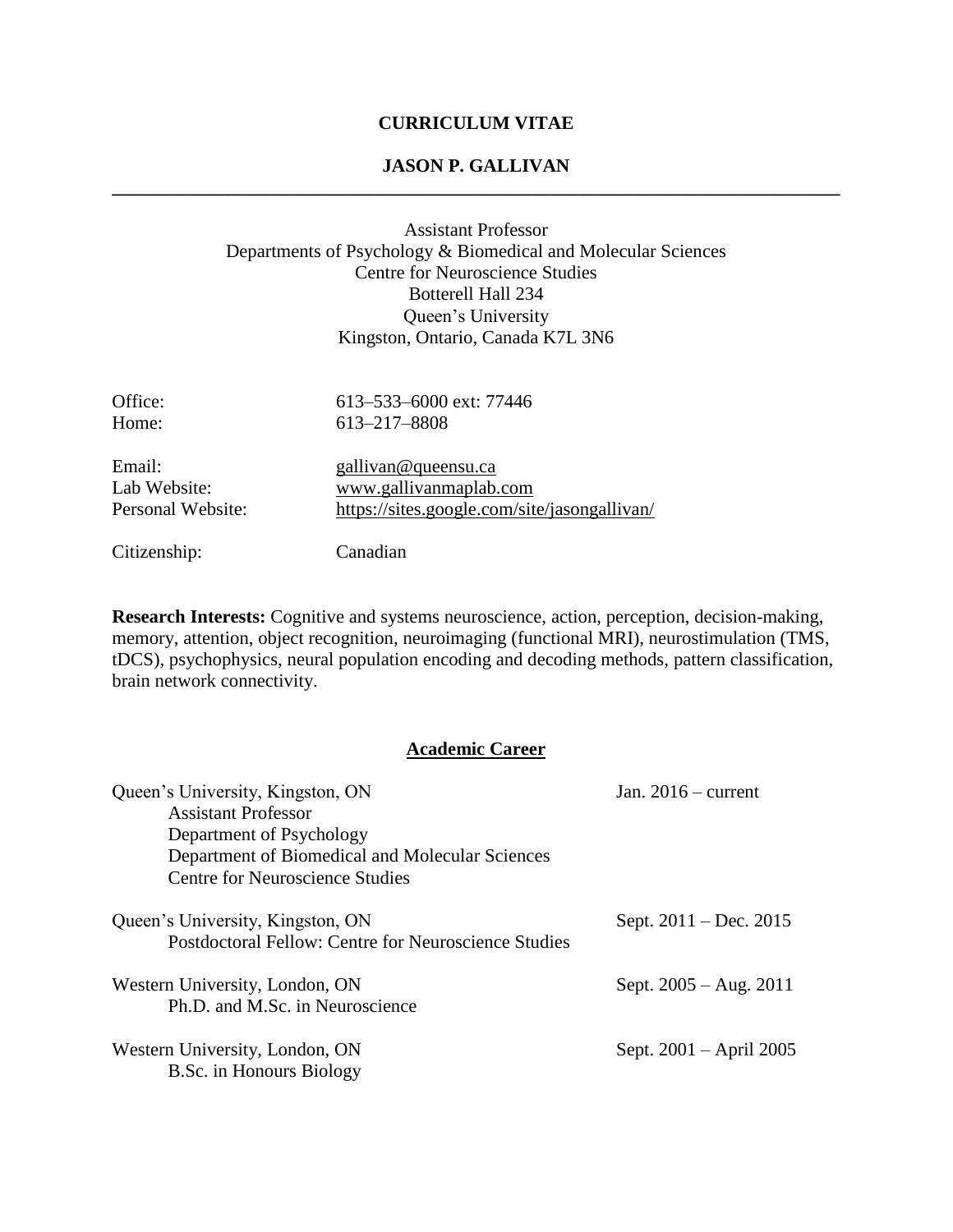# **Research Grants and Awards**

# **CURRENT:**

#### **Canadian Institutes of Health Research (CIHR) Operating Grant Co-Investigator**

"Neural representations underlying the planning and control of object manipulation tasks" Queen's University, 2013-2018

- C\$698,430 (\$139,686 x 5 years)
- Co-investigators: Randy Flanagan (Principal Investigator), Jason Gallivan, and Ingrid Johnsrude

## **PAST:**

## **Canadian Institutes of Health Research (CIHR) Postdoctoral Fellowship**

"Neural bases of sensorimotor control of object grasping and manipulation" Queen's University, 2014-2017

- C\$120,000 (\$40,000 x 3 years) + \$15,000 (\$5,000/year) research stipend
- Ranking:  $29<sup>th</sup>$  out of 1229 total applications (top 2.5% of applicant pool)

## **Banting Postdoctoral Fellowship**

## **Natural Sciences and Engineering Research Council (NSERC)**

"Decoding action intentions and sensorimotor predictions from human brain activity" Queen's University, 2012-2014

- Canada's most competitive and prestigious postdoctoral fellowship award (70 awarded annually)
- $C$140,000 ($70,000 x 2 years)$

## **Three-time CIHR Brain Star Award recipient** (C\$1,500 per award)

- **2012** CIHR Brain Star awarded for the work entitled: "Decoding effector-dependent and effector-independent movement intentions from human parieto-frontal brain activity" published in the *Journal of Neuroscience.*

- **2011** CIHR Brain Star awarded for the work entitled: "Decoding action intentions from preparatory activity in human parieto-frontal networks" published in the *Journal of Neuroscience.*

- **2009** CIHR Brain Star awarded for the work entitled: "Is that within reach? fMRI reveals that the human superior parieto-occipital cortex encodes objects reachable by the hand" published in the *Journal of Neuroscience.*

### **Ontario Ministry of Research and Innovation (MRI) Postdoctoral Fellowship**

Queen's University, 2011-2013 (declined for 2012-2013 year)

 $-$  C\$100,000 (\$50,000 x 2 years)

### **Natural Sciences and Engineering Research Council (NSERC) Scholar (PGS-D)**

Western University, 2009-2011

- C\$63,000 (\$21,000 x 3 years)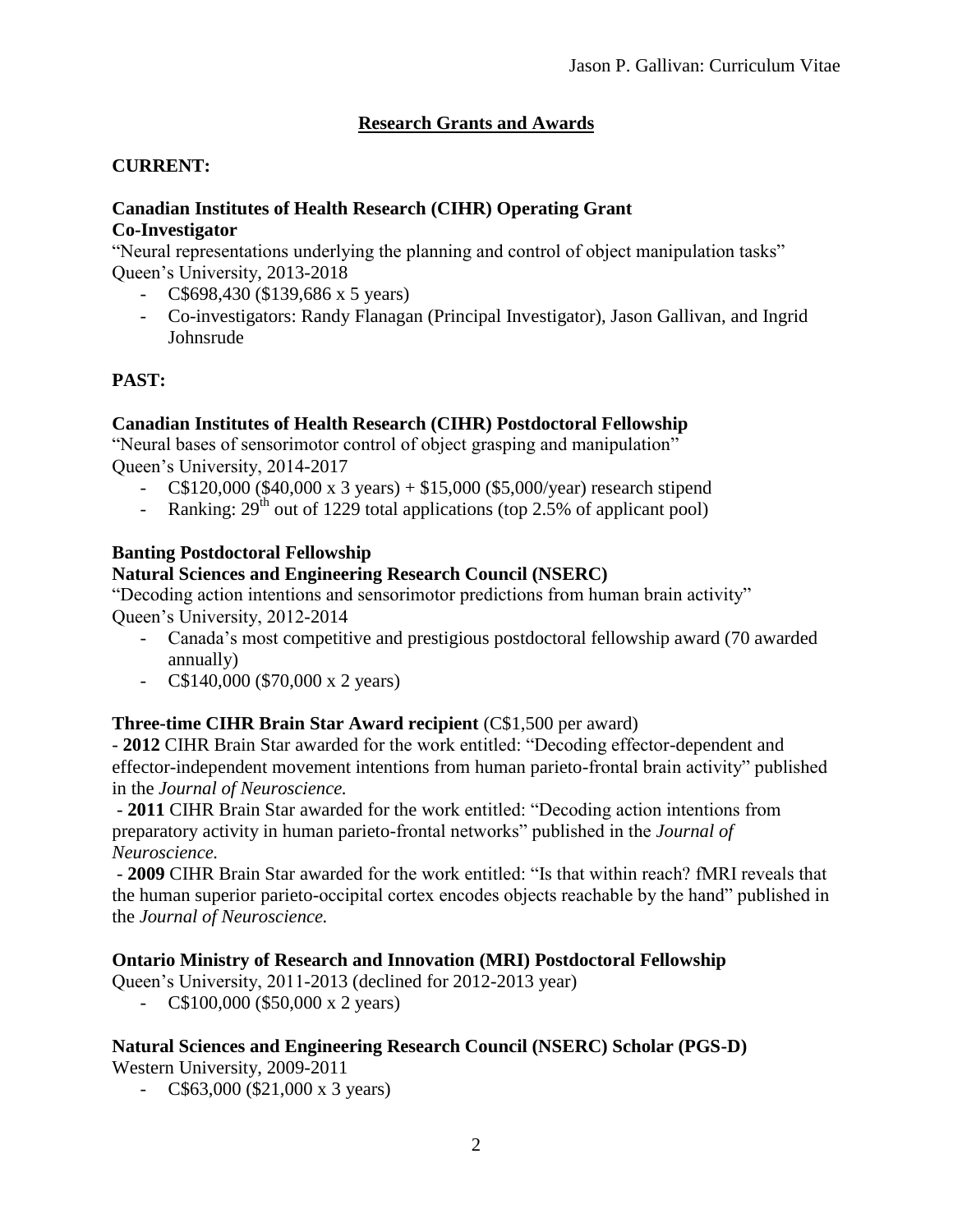#### **Graduate Thesis Research Award**

Western University, 2009-2011 - C\$3,750 (\$1,250 x 3 years)

#### **Teaching Assistant Award**

Western University, 2009

- C\$500

### **Ontario Graduate Scholarship for Sciences and Technology**

Western University, 2007-2008

- C\$15,000

### **Ontario Graduate Scholarship**

Western University, 2006-2007

- C\$15,000

#### **Western Graduate Research Scholarship**

Western University, 2005-2011

- C\$30,000 (\$6,000 x 5 years)

### **Laurene Paterson Estate Scholarship**

Western University, 2004-2005

- C\$2,000

**Dean's Honour Student in Science**

Western University, 2001-2005

### **Aiming for the Top Tuition Scholarship**

Western University, 2001

- C\$3,500

#### **Entrance Scholarship**

Western University, 2001

- C\$1,000

### **Supervisory Experience**

*Undergraduate Honour's Thesis Co-Advisor Queen's University:* Lindsey Logan (2014-2015)

- Life Sciences Program
- Winner of the prestigious Queen's Neuroscience Undergraduate Research Prize for her Thesis

Dan Gale (2014-2015)

• Department of Psychology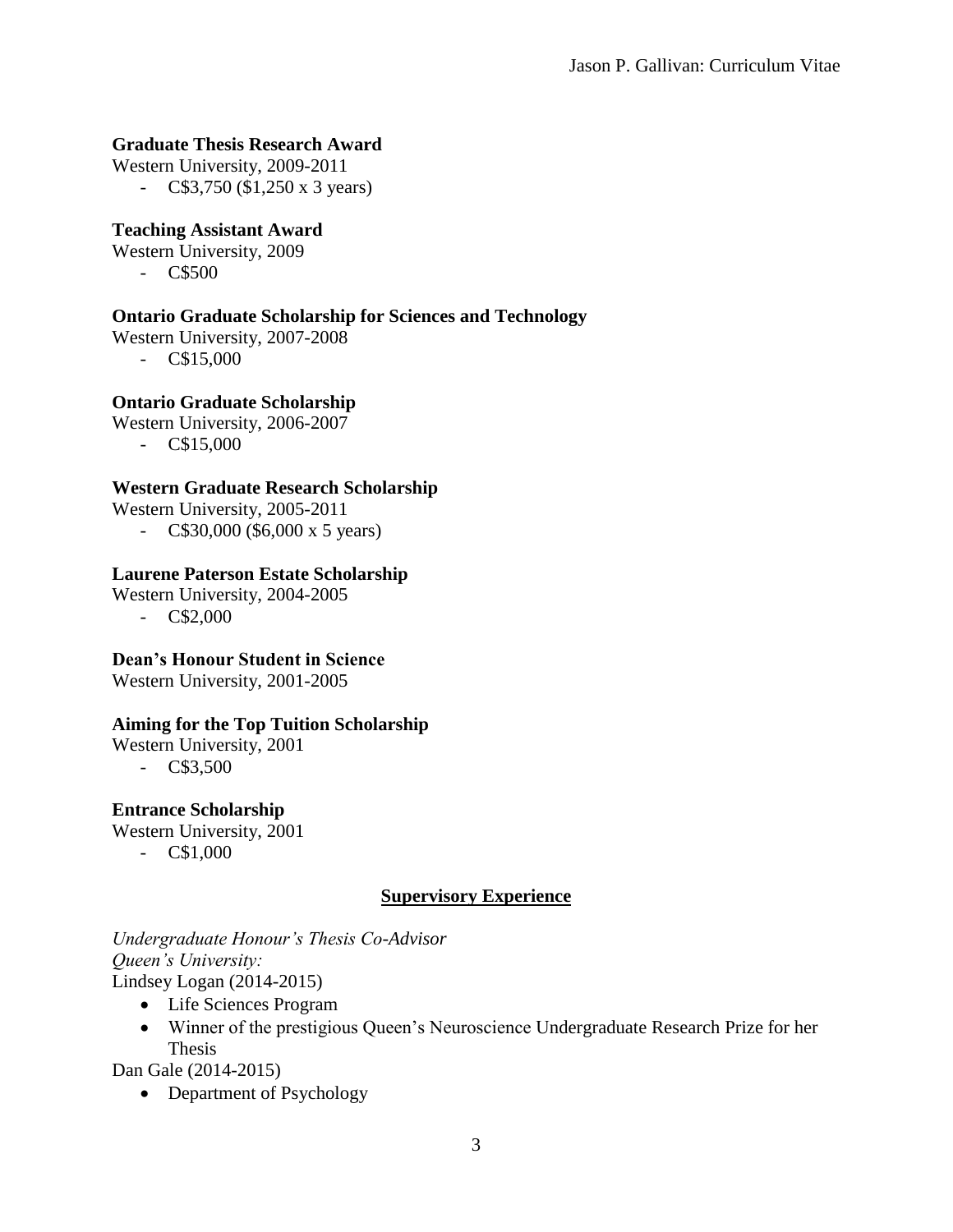Kathryn Barton (2013-2014)

- Department of Psychology
- Winner of the prestigious W.R. Thompson Prize in Psychology for Top Thesis

*Western University:*

Maryam Khami (2009-2010)

• Department of Physiology

Jennifer Milne (2008-2009)

• Department of Psychology

*Advisor for volunteer/paid students and/or NSERC summer students:* Mohammed Albaghdadi ( $2<sup>nd</sup>$  year student; Queen's University) Kathryn Barton ( $4<sup>th</sup>$  year student; Queen's University) James Dusten  $(2^{nd}$  year student; Western University) Steve Beukema  $(1<sup>st</sup>$  year student; Western University) Debbie Boswell  $(1<sup>st</sup>$  and  $3<sup>rd</sup>$  year student; Western University) Kevin Stubbs  $(1<sup>st</sup>$  year student; Western University)

*Mentorship:*

Sisi Xu (M.Sc. candidate, Queen's University) Ashley Bramwell (M.Sc. candidate, Queen's University) Josh Moskowitz (Ph.D. candidate, Queen's University) Eren Gultepe (Ph.D. candidate, Western University) Brandie Stewart (Ph.D. candidate, Queen's University) Jennifer Milne (Ph.D. candidate, Western University)

### **Teaching Experience**

| Life Sciences 324: Systems Neuroscience                                                             | 2013        |
|-----------------------------------------------------------------------------------------------------|-------------|
| Queen's University<br>$3rd$ year undergraduate course                                               |             |
| Provided a brief introduction to MRI methods and analysis (total of three tutorial sessions)        |             |
| <i>fMRI Pattern Classification Lectures</i>                                                         |             |
| Queen's University                                                                                  | 2011 & 2013 |
| Presented to faculty and student members of the Psychology Department (January 14 <sup>th</sup> and |             |
| March $19^{th}$ , 2013) and Centre for Neuroscience Studies (November $23^{rd}$ 2011).              |             |

*Western University* 2011 Presented to faculty and student members of the Brain and Mind Institute (September 13<sup>th</sup> 2011).

*Teaching Assistantships, Western University*

| Physiology 4710a: Physiology of the Senses | 2009 |
|--------------------------------------------|------|
| Dept. of Physiology                        | 2008 |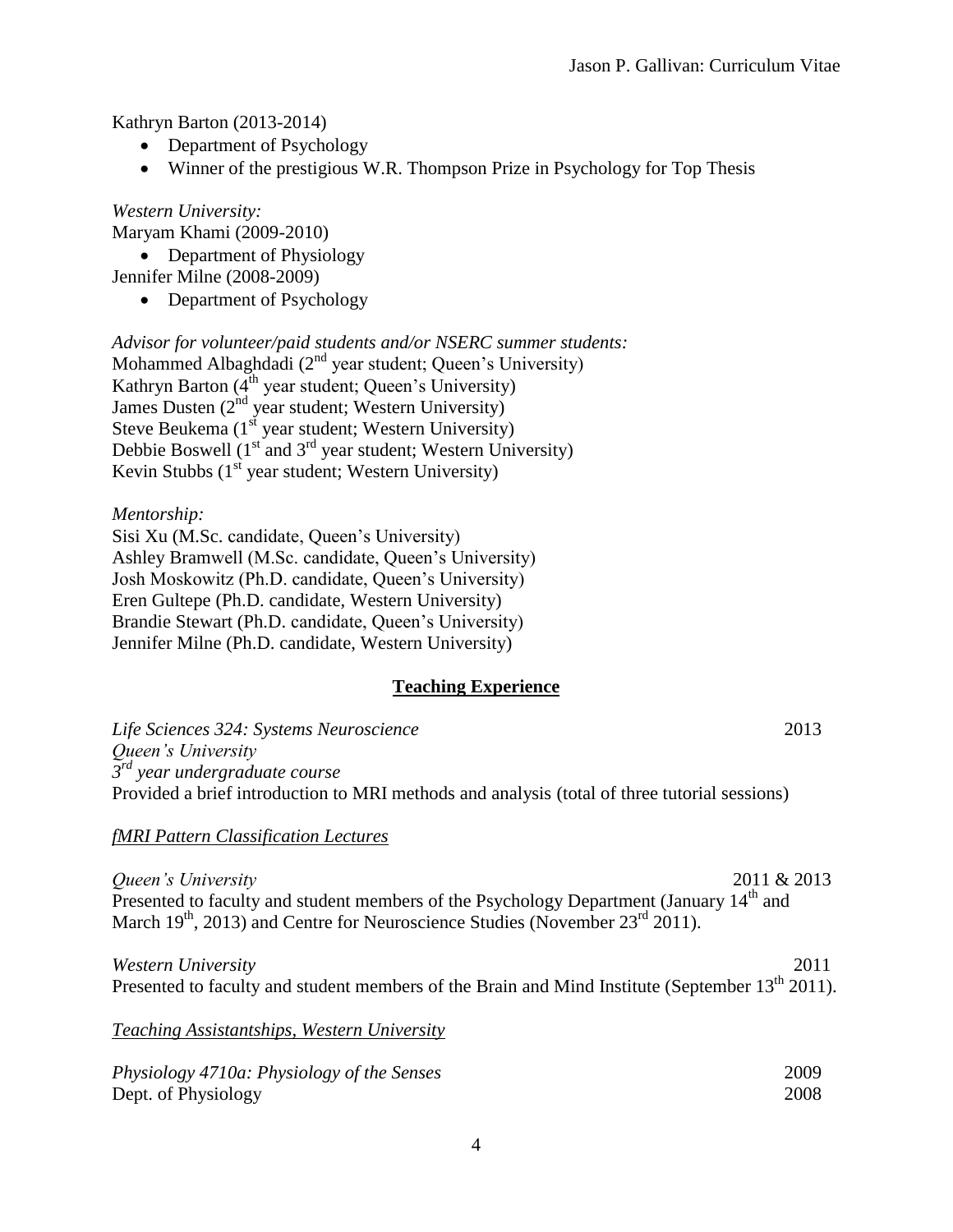| $4th$ year undergraduate course                                                                                            | 2007                 |
|----------------------------------------------------------------------------------------------------------------------------|----------------------|
| Neuroscience 500: Principles of Neuroscience<br>Neuroscience Program<br>Graduate-level neuroscience course                 | 2008-2009            |
| Psychology 380: Psychological Statistics using Computers<br>Dept. of Psychology<br>$3rd$ year undergraduate course         | 2008                 |
| Psychology 023: Biologically oriented introduction to psychology<br>Dept. of Psychology<br>$1st$ year undergraduate course | 2006                 |
| Psychology 020: Introduction to Psychology<br>Dept. of Psychology<br>1 <sup>st</sup> year undergraduate course             | 2005                 |
| Biology 332a: Parasitology<br>Dept. of Biology<br>$3rd$ year undergraduate course                                          | 2006<br>2005<br>2004 |

## **Administrative duties**

Current member of the MRI Facility Management committee at Queen's University

## **Contributions**

### **Ongoing**

- Member of the *eLife* Early Careers advisory group (*eLife* is a new top-tier open access journal produced by Howard Hughes Medical Institute, Wellcome Trust and Max Planck Society; 2014-present)
- Organizer of the Queen's fMRI journal club (held bi-weekly; 2011-present)

### Past

- Organizer of the *Nanosymposium* talk session entitled "Neurophysiology: Planning and Execution" presented at the  $45<sup>th</sup>$  annual meeting of the Society for Neuroscience. Chicago, IL (2015).
- Organizer of the *Team Presentation* talk session entitled "Neural bases of the sensorimotor control of object grasping and manipulation" presented at the 23rd annual meeting of the Society for the Neural Control of Movement. San Juan, Puerto Rico (2013).
- Hosted a tour of the MRI facility in Botterell Hall for the Department of Psychology Open House (Feb.  $8<sup>th</sup>$ , 2013).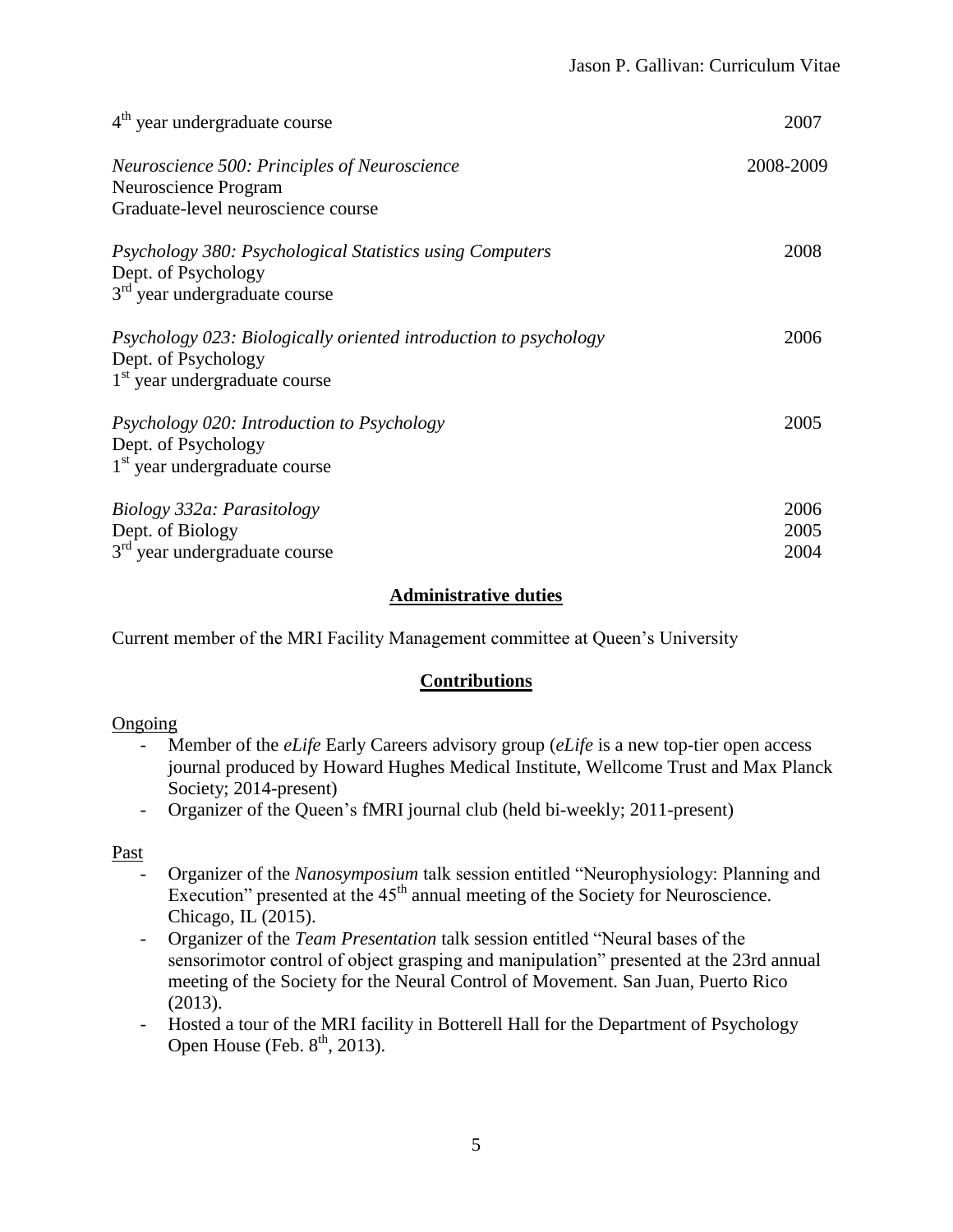Ad Hoc Reviewer of Submitted Manuscripts:

Cerebral Cortex (3), Cognition (1), Cortex (1), European Journal of Neuroscience (7), eLife (2), Experimental Brain Research (5), Frontiers (1), Human Brain Mapping (1), Journal of Experimental Psychology: General (2), Journal of Neuroscience (18), Journal of Neurophysiology (3), Journal of Cognitive Neuroscience (4), Multisensory Research (1), Nature Neuroscience (1), Neuroimage (5), Neuropsychologia (2), Neuron (2).

Ad Hoc Reviewer of Research Grant Applications:

German-Israeli Foundation (GIF) for Scientific Research and Development

Youth Outreach and Community Service

- London Ontario Brain Bee (http://www.uwomeds.com/ncog/main.php), in association with the Canadian Institutes of Health Research Canadian National Brain Bee (2009) (http://www.science.mcmaster.ca/brainbee/)
- Brain Awareness Day at Queen's University (2012 and 2013)

## **Professional Affiliations**

Member of the Society for Neuroscience (2006 – Present)

Member of the Canadian Association for Neuroscience (2013 – Present)

Member of the Society for the Neural Control of Movement (2012 - Present)

# **Media Interviews and Press (selected)**

Print, Headlines and Global News. Human brain plans multiple potential courses of action during decision making, study says. January 12, 2016.

Print, Daily Mail. Decisions, decisions! Our brain plan multiple courses of action simultaneously before deciding the best movement to make. January 12, 2016.

Print Interview, Queen's University News Centre. A weighty discovery. July 24, 2014.

Print Interview, Queen's University News Centre. Research advances understanding of the human brain. March 1, 2013.

Print Interview, Reader's Digest. 12 medical breakthroughs of the year. September 28, 2011 (published January, 2012).

Radio Interview, CBC Radio One (Ontario Morning). July 5, 2011.

Print Interview, Metro News. Brain activity making waves. July 4, 2011.

Print Interview, CBC News. Scientists read minds to predict hand actions. July 1, 2011.

Radio Interview, Fanshawe Radio. June 30, 2011.

TV Interview, A-Channel News (Health and Home). June 29, 2011.

Print, The Times of India. Brain waves can foretell future actions. July 1, 2011.

Print, The Register. Brainscan breakthrough: Working robot limbs come closer. June 30, 2011.

Print, TG Daily. Scientists move closer to mind reading. June 30, 2011.

Print, neurosciencenews.com. Researchers can predict future actions from brain activity. June  $29^{th}$ , 2011.

Print, thehealthline.ca. Western researchers can predict future actions from brain activity. June,  $29<sup>th</sup>$ , 2011.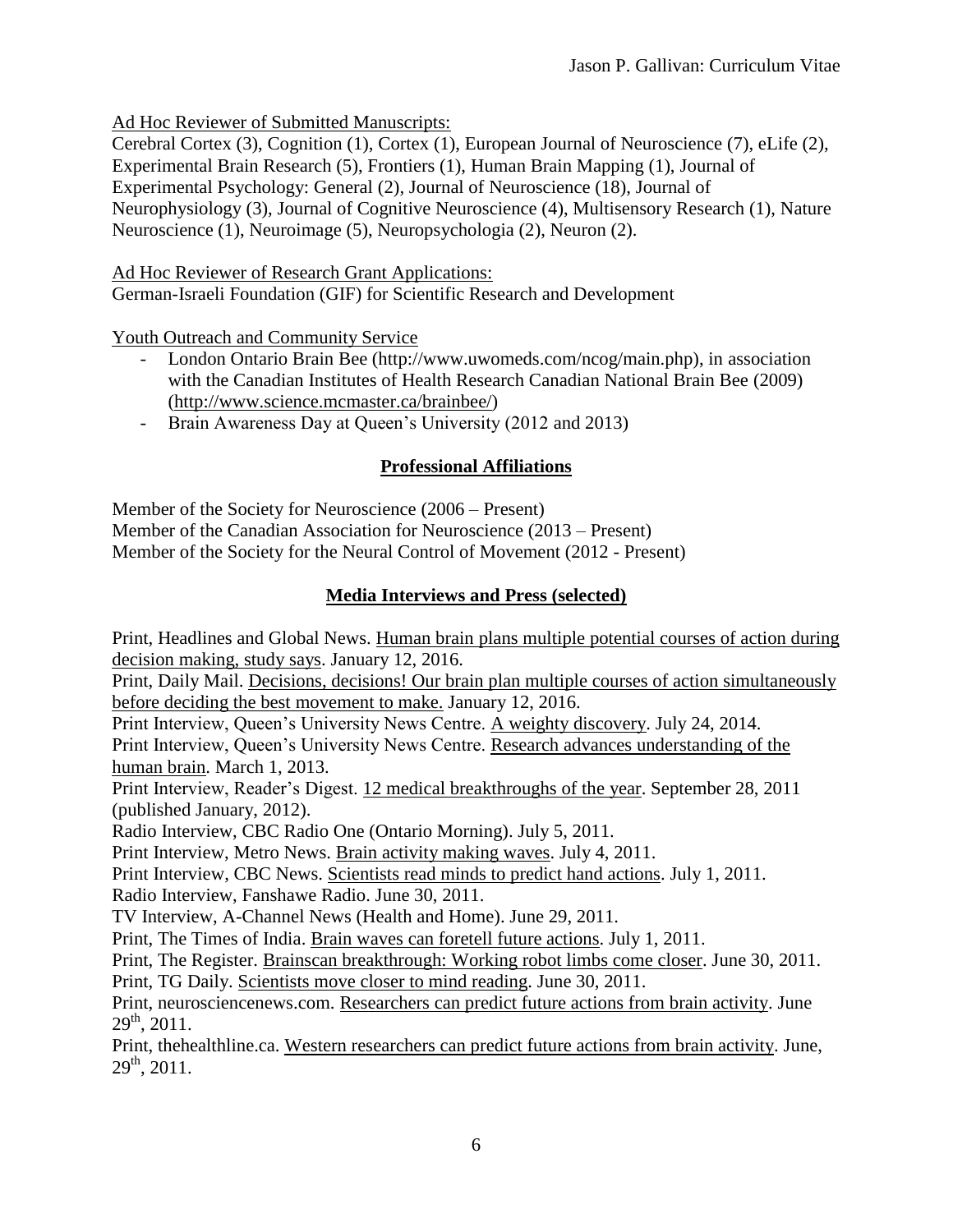Print, Daily Mail. Mind-reading scientists predict what a person is going to do before they do it. July 1, 2011.

# **Workshops**

Neural Correlates of Object Recognition and Action Workshop (2009). Atlanta, Georgia. Computational Sensory-Motor Neuroscience Summer School (2013). Kingston, Ontario.

## **Publications**

### *\* indicates co-first authorship*

## **Articles submitted or under revision for resubmission (1):**

**Gallivan, J.P.**, Bowman, N., Chapman, C.S., Wolpert, D.M. & Flanagan, J.R. The sequential encoding of competing action goals involves dynamic restructuring of motor plans in working memory. Under revision at *The Journal of Neurophysiology (*JN-00951-2015). Revision invited November 11 2015.

## **Articles in peer-reviewed journals, published or in press (33):**

**Gallivan, J.P.,** Logan, L., Wolpert, D.M. & Flanagan, J.R. (2016) Parallel specification of competing sensorimotor control policies for alternative action options. *Nature Neuroscience* doi:10.1038/nn.4214

Lowe, M.X., **Gallivan, J.P.**, Ferber, S., and Cant, J.S. (2016) Feature diagnosticity and task context shape activity in human scene-selective cortex. *Neuroimage*. 125: 681-692.

**Gallivan, J.P.,** Barton, K., Chapman, C.S., Wolpert, D.M., & Flanagan, J.R. (2015) Action plan co-optimization reveals the parallel encoding of competing reach movements. *Nature Communications*. 6: 7428. doi: 10.1038/ncomms8428.

Hutchison, R.M., Culham, J.C., Flanagan, J.R., Everling, S., & **Gallivan, J.P**. (2015) Functional subdivisions of medial parieto-occipital cortex in humans and nonhuman primates using resting state fMRI. *Neuroimage*. 116: 10-29.

Chapman, C.S., **Gallivan, J.P.**, Wong, J.W., Wispinksi, N.J. & Enns, J. (2015) The snooze of lose: Rapid reaching reveals that losses are processed more slowly than gains. *Journal of Experimental Psychology: General*.

**Gallivan, J.P.** & Culham, J.C. (2015) Neural coding within human brain areas involved in actions. *Current Opinion in Neurobiology*. 33:141-149 [Invited Review]

**Gallivan, J.P.,** Johnsrude, I.S. & Flanagan, J.R. (2015) Planning ahead: Object-directed sequential actions decoded from human frontoparietal and occipitotemporal networks. *Cerebral Cortex*. DOI: 10.1093/cercor/bhu302.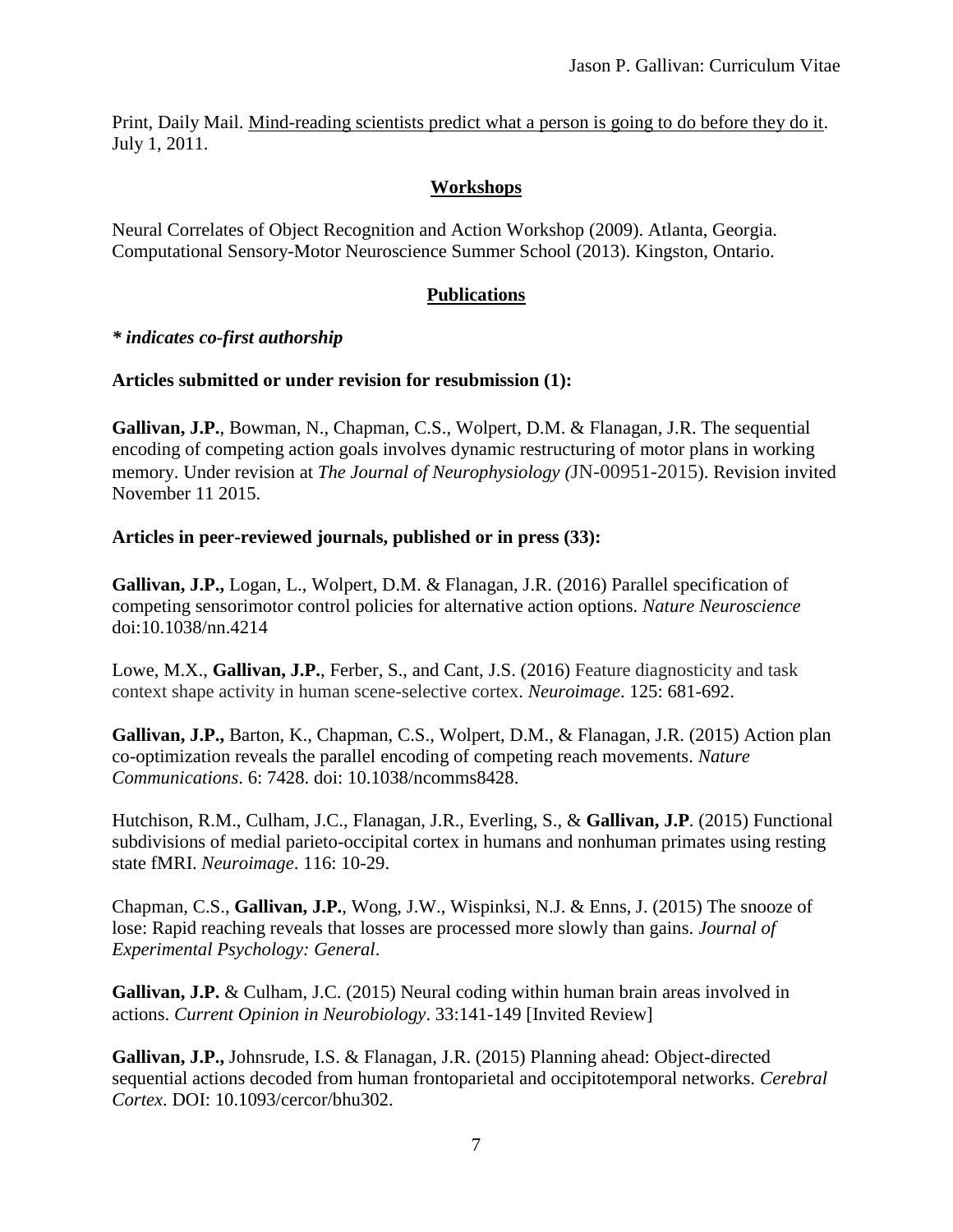Chapman, C.S., **Gallivan, J.P.**, & Enns, J.T. (2015) Separating value from selection frequency in rapid reaching biases to visual targets. *Visual Cognition.* DOI:10.1080/13506285.2014.976604.

Stewart, B.\*, **Gallivan, J.P.\***, Baugh, L., & Flanagan, J.R. (2014) Motor, not visual, encoding of potential reach targets. *Current Biology.* 24(19): R953-R954.

**Gallivan, J.P.\*** & Chapman, C.S**\***. (2014) Three-dimensional reach trajectories as a probe of real-time decision-making between multiple competing targets. *Frontiers in Neuroscience.*  8(215): 1-19.

**Gallivan, J.P.,** Cant, J., Goodale, M.A. & Flanagan, J.R. (2014) Representation of object weight in human ventral visual cortex. *Current Biology* 24(16): 1866-73.

- Featured in the 'Dispatch' section of *Current Biology* by Kentridge (2014).

Hutchison, R.M., Culham, J.C., Everling, S., Flanagan, J.R., & **Gallivan, J.P.** (2014) Distinct and distributed functional connectivity patterns across cortex reflect the domain-specific constraints of object, face, scene, body, and tool category-selective modules in the ventral visual pathway. *Neuroimage* 96:216-236.

Chapman, C.S.**\***, **Gallivan, J.P.\***, Wood, D.K., Milne, J.L., Ansari, D., Culham, J.C., & Goodale, M.A. (2014) Counting on the motor system: Rapid action planning reveals the formatand magnitude-dependent extraction of numerical quantity. *Journal of Vision.* 14(3): 1-19.

**Gallivan, J.P.** (2014) A motor-oriented organization of human ventral visual cortex? *Journal of Neuroscience* 34(9): 3119-3121. [Commentary]

Stewart, B. M., Baugh, L.A., **Gallivan, J.P.** & Flanagan, J.R. (2013) Simultaneous encoding of the direction and orientation of potential targets during reach planning: evidence of multiple competing reach plans. *Journal of Neurophysiology* 110 (4): 807-816.

Milne, J.L., Chapman, C.S., **Gallivan, J.P.**, Wood, D.K., Culham, J.C., & Goodale, M.A. (2013) Connecting the Dots: Object connectedness deceives perception but not movement planning. *Psychological Science* 24 (8): 1456-1465.

**Gallivan, J.P.,** Chapman, C.S., McLean, D.A., Flanagan, J.R., & Culham, J.C. (2013) Activity patterns in category-selective occipitotemporal cortex predict upcoming motor actions. *European Journal of Neuroscience* 38 (3): 2408-2424.

**Gallivan, J.P.**, McLean, D.A., Valyear, K.F., & Culham, J.C. (2013) Decoding the neural mechanisms of human tool use. *eLife* 2: e00425.

- Featured in the 'Insight' section of *eLife* by Mahon (2013).

**Gallivan, J.P.**, McLean, D.A., Flanagan, J.R., & Culham, J.C. (2013) Where one hand meets the other: Limb-specific and action-dependent movement plans decoded from preparatory signals in single human frontoparietal brain areas. *Journal of Neuroscience* 33 (5): 1991-2008.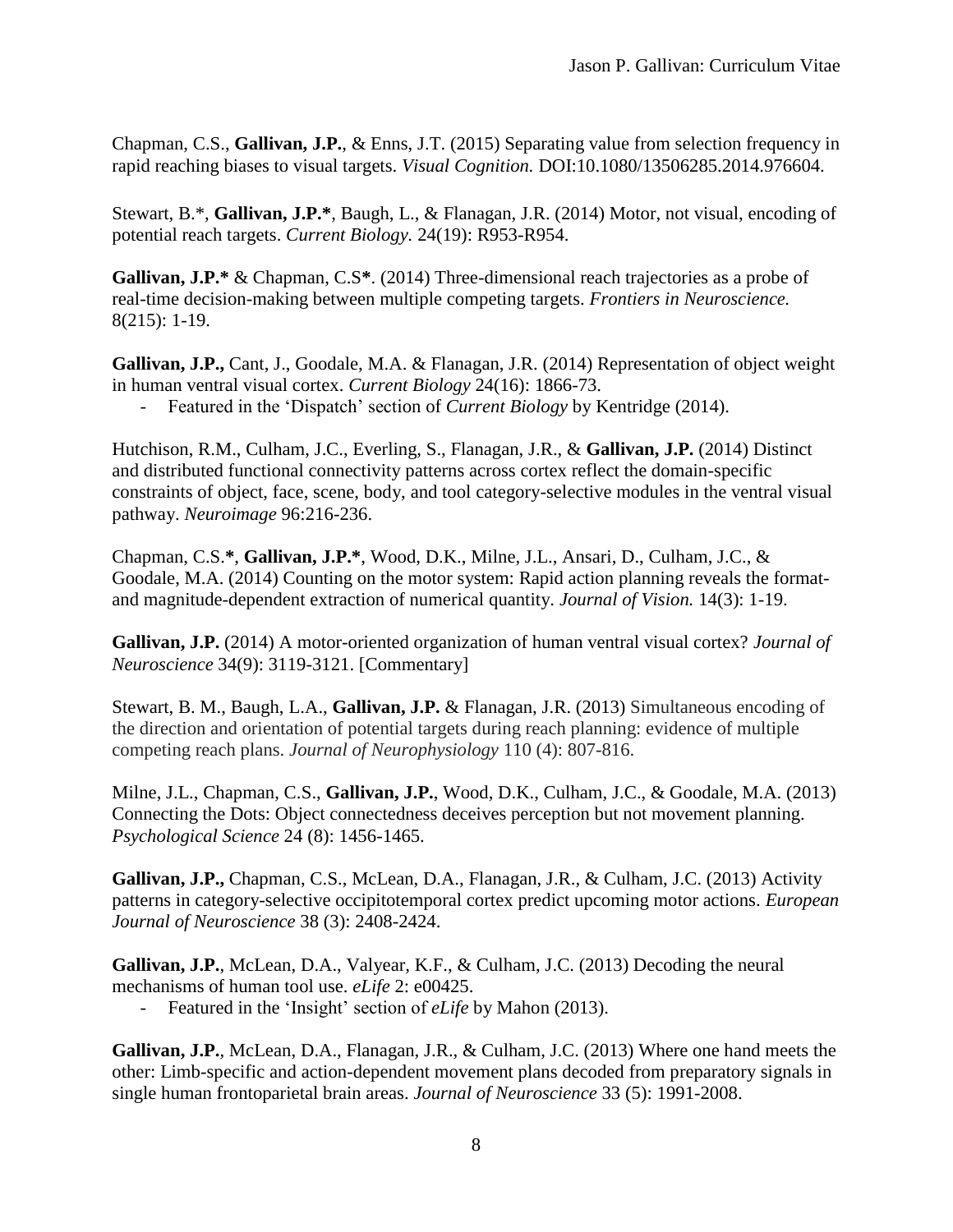Hutchison, R.M., **Gallivan, J.P.**, Culham, J.C., Gati, J.S., Menon, R.S., & Everling, S. (2012) Functional connectivity of the frontal eye fields in humans and macaque monkeys investigated with resting state fMRI. *Journal of Neurophysiology* 107 (9): 2463-2474.

Valyear, K.F., **Gallivan, J.P.**, McLean, D.A., & Culham, J.C. (2012) fMRI repetition suppression for familiar but not arbitrary actions with tools. *Journal of Neuroscience* 32 (12): 4247-4259.

**Gallivan, J.P.**, McLean, D.A., Smith, F.W., & Culham, J.C. (2011) Decoding effectordependent and effector-independent movement intentions from human parieto-frontal brain activity. *Journal of Neuroscience* 31 (47): 17149-17168.

**Gallivan, J.P.**, McLean, D.A., & Culham, J.C. (2011) Neuroimaging reveals enhanced activation in a reach-selective brain area for objects located within participants' typical hand workspace. *Neuropsychologia* 49 (13): 3710-3721.

Wood, D.K., **Gallivan, J.P.**, Chapman, C.S., Milne, J.L., Culham, J.C., & Goodale, M.A. (2011) Visual salience dominates early visuomotor competition in reaching behaviour. *Journal of Vision* 11 (10): 16, 1-11.

**Gallivan, J.P.**, McLean, D.A., Valyear, K.F., Pettypiece, C., & Culham, J.C. (2011) Decoding action intentions from preparatory brain activity in human parieto-frontal networks. *Journal of Neuroscience*. 31 (26): 9599-9610.

- Featured in the *Journal of Neuroscience*'s *Journal Club* section by Vesia and Davare (2011)

- Recommended by the Faculty of 1000 (F1000)

Valyear, K.F., Chapman, C.S., **Gallivan, J.P.**, Mark, R.S., & Culham, J.C. (2011) To use or to move: Goal-set modulates priming when grasping real tools. *Experimental Brain Research*. 212/1: 125-142.

Chapman, C.S., **Gallivan, J.P.**, Culham, J.C., & Goodale, M.A. (2011) Mental Blocks: fMRI reveals top-down modulation of early visual cortex when obstacles interfere with grasp planning. *Neuropsychologia* 49 (7): 1703-1717.

**Gallivan, J.P.\***, Chapman, C.S.**\***, Wood, D.K., Milne, J.L., Ansari, D., Culham, J.C., & Goodale, M.A. (2011) One to four, and nothing more: Non-conscious parallel individuation of objects during action planning. *Psychological Science* 22 (6): 803-811.

Chapman, C.S.**\***, **Gallivan, J.P.\***, Wood, D.K., Milne, J.L., Culham, J.C., & Goodale, M.A. (2010) Short term motor plasticity revealed in a visuomotor decision-making task. *Behavioural Brain Research*, 214 (1): 130-134.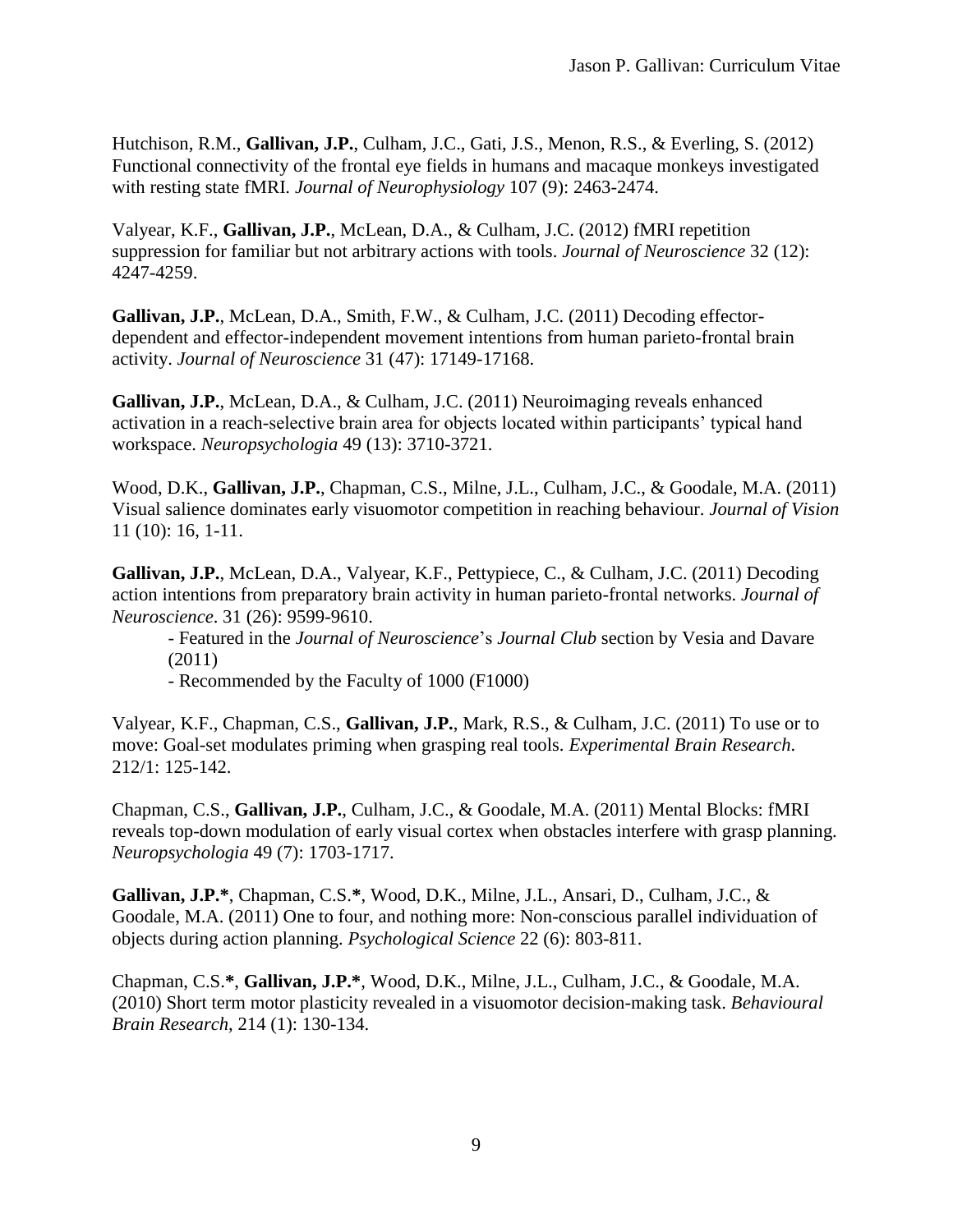Chapman, C.S.**\***, **Gallivan, J.P.\***, Wood, D.K., Milne, J.L., Culham, J.C., & Goodale, M.A. (2010) Reaching for the unknown: Multiple target encoding and real-time decision making in a rapid reach task. *Cognition*, 116 (2): 168-176.

Barry, R.L., Williams, J.M., Klassen, L.M., **Gallivan, J.P.**, Culham, J.C., & Menon, R.S. (2010) Evaluation of preprocessing steps to compensate for magnetic field distortions due to body movements in BOLD fMRI. *Magnetic Resonance Imaging*, 28 (2): 235-244.

**Gallivan, J.P.** & Wood, D.K. (2009) Simultaneous encoding of potential grasping movements in the anterior intraparietal area. *Journal of Neuroscience*, 29 (39): 12031-12032. [Commentary]

**Gallivan, J.P.**, Cavina-Pratesi, C., & Culham, J.C. (2009) Is that within reach? fMRI reveals that the human superior parieto-occipital cortex encodes objects reachable by the hand. *Journal of Neuroscience*, 29 (14), 4381-91.

## **Book chapter (1):**

Culham, J. C., **Gallivan, J.P.**, Cavina-Pratesi, C., & Quinlan, D. J. (2008). fMRI investigations of reaching and ego space in human superior parieto-occipital cortex. In R. L. Klatzky, M. Behrmann, & B. MacWhinney (Eds.), Embodiment, Ego-space and Action. New York: Psychology Press. pp. 247-274.

### **Manuscripts in preparation:**

*In order of expected submission date (soonest first). Most works have been (or will soon be) presented at scientific meetings.*

**Gallivan, J.P.\*,** Stewart, B.\*, Baugh, L.A. & Flanagan, J.R. Preparing for the possible: Multiple action options are represented in motor, not sensory, coordinates.

**Gallivan, J.P.**, Pettypiece, C., Culham, J.C & Snow, J.C. Cross-modal responses for object shape decoded from human primary sensory cortices.

**Gallivan, J.P.**, Chapman, C.S., Flanagan, J.R. & Culham, J.C. Intention modulates early visual cortical responses.

Wood, D.K., Chapman, C.S., **Gallivan, J.P.**, Milne, J.L., & Goodale, M.A. Individual differences in the speed of visual processing predict capture by target salience.

## **International and National Conference Presentations**

**Talks (20):**

**Gallivan, J.P.,** Chapman, C.S. McLean, D.A., Flanagan, J.R. & Culham, J.C. (2015) Movement intention modulates neural responses in visual cortex. Society for Neuroscience Annual Meeting. Chicago, IL.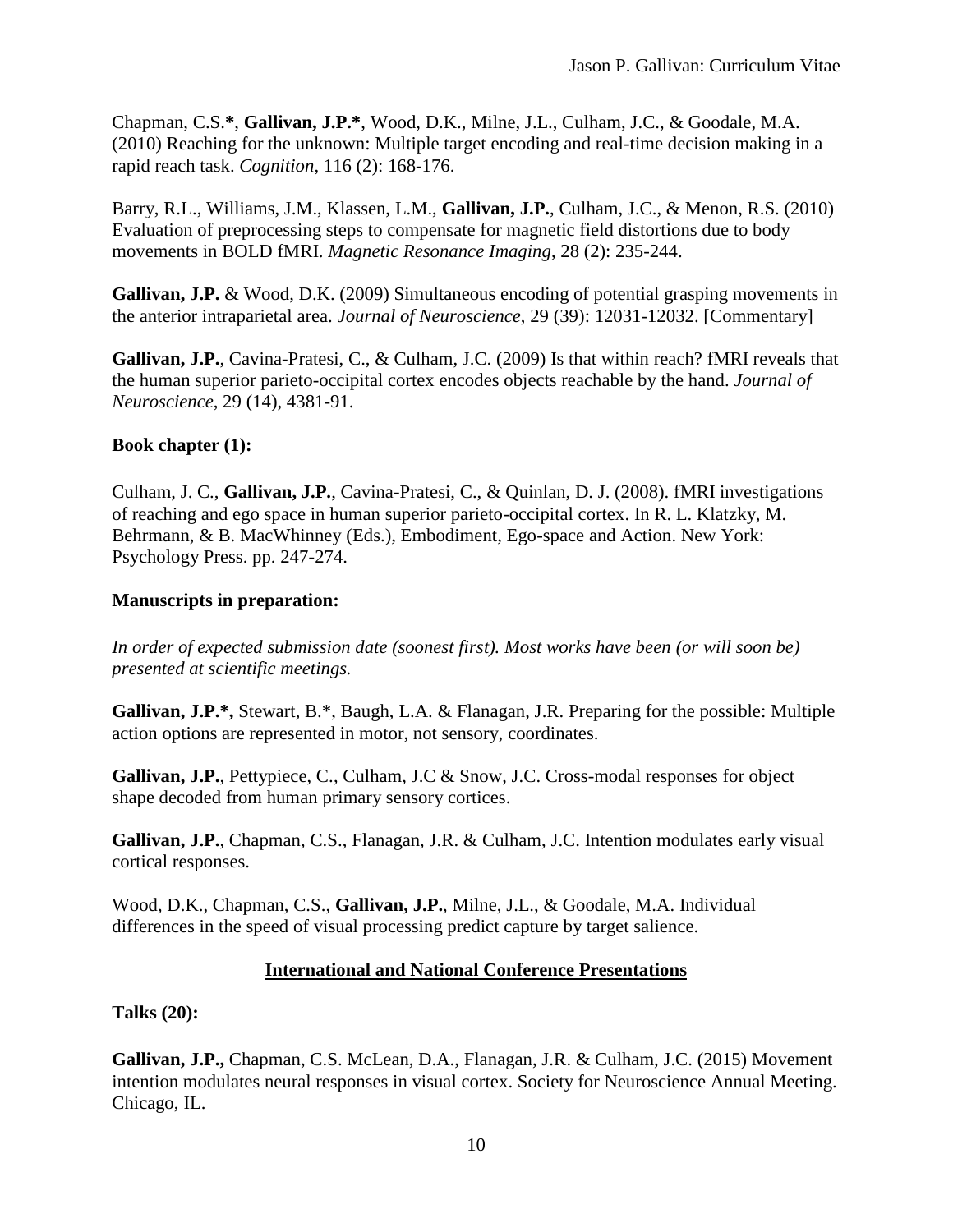Cant, J.S., Lowe, M.X., Rajsic, J. & **Gallivan, J.P.** (2015) Are scene-shape and scene-texture processing mediated by shared or distinct neuronal mechanisms in the parahippocampal place area? Society for Neuroscience Annual Meeting. Chicago, IL.

**Gallivan, J.P.,** Wolpert, D.M. & Flanagan, J.R. (2015) Evidence for motor encoding of potential reach targets. Society for the Neural Control of Movement, Charleston, SC.

**Gallivan, J.P.** & Flanagan, J.R. (2013) fMRI decoding reveals preparatory signals underlying object manipulation. Society for the Neural Control of Movement, San Juan, Puerto Rico.

**Gallivan, J.P.**, Snow, J.C., McLean, D.A., Pettypiece, C.E., & Culham, J.C. (2012). Haptic shape decoding in primary visual cortex. Society for Neuroscience, New Orleans, LA.

Culham, J. C., **Gallivan, J. P.**, McLean, D. A., & Valyear, K. F. (2012). Is a tool an extension of the body in the brain?: Decoding separate and shared representations for the hand and tool from human brain activity. Society for Neuroscience, New Orleans, LA.

Stewart, B.M., Baugh, L.A., **Gallivan, J.P.** & Flanagan, J.R. (2012). Parallel encoding of target locations and orientations when reaching to multiple potential targets. Society for Neuroscience, New Orleans, LA.

Hutchison, R.M., **Gallivan, J.P.**, Culham, J.C., Gati, J.S., Menon, R.S., & Everling, S. (2012). Homologous functional connectivity architecture of the monkey and human saccade-related networks. Society for Neuroscience, New Orleans, LA.

**Gallivan, J.P.**, McLean, D.A., Valyear, K.F., & Culham, J.C. (2012). Decoding the neural mechanisms of human tool use. Canadian society for Brain, Behaviour and Cognitive Science (CSBBCS). Kingston, ONT.

Chapman, C.S., **Gallivan, J.P.** & Enns, J.T. (2012). Failure is unavoidable: The effects of reward, reward-learning and penalty on rapid reaching. Vision Sciences Society. Naples, FL.

Enns, J.T., Chapman, C.S., & **Gallivan, J.P.** (2011). Reaching for the star: Rapid reaching influenced by learned reward and probability. Annual meeting of the Psychonomic Society, Seattle.

**Gallivan, J.P.**, McLean, D.A., Smith, F.W., & Culham, J.C. (2011). Decoding effectordependent and effector-independent movement intentions from human parieto-frontal brain activity. Society for Neuroscience, Washington, DC.

**Gallivan, J.P.**, McLean, A., Smith. F.W., & Culham, J.C. (2011) Decoding effector-dependent and effector-independent movement intentions from human parieto-frontal brain activity. CPS/CAPnet conference, Sainte-Adele, QUE.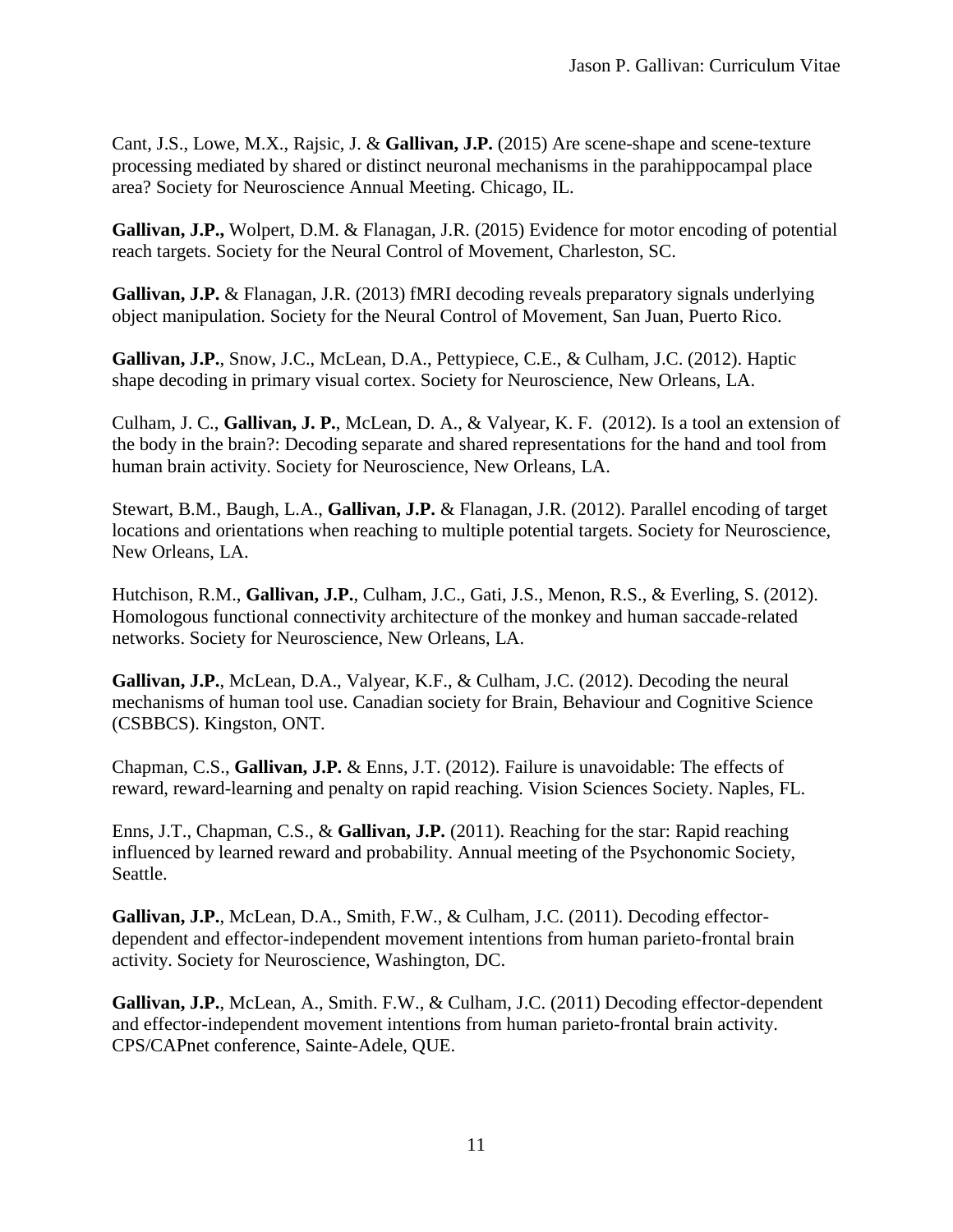Culham, J. C. & **Gallivan, J. P.** (2011). Decoding of human hand actions using functional magnetic resonance imaging. Federation of European Neuroscience Societies – International Brain Research Organization (FENS-IBRO) Hertie Winter School. Obergurgl, Austria.

**Gallivan, J.P.**, McLean, A., Valyear, K.F., Pettypiece, C., & Culham, J.C. (2010) Decoding movement intentions from preparatory activity in human parietal and premotor cortex. Society for Neuroscience, San Diego, CA.

Culham, J.C., Monaco, S, & **Gallivan, J.P.** (2010) Parietal coding of movement components and object properties in reaching and grasping. International Conference on Parietal Lobe Function, Amsterdam, The Netherlands.

**Gallivan, J.P.**, D.A. McLean, & Culham, J.C. (2009) fMRI shows that the extent of reachable space encoded within superior parieto-occipital cortex depends on handedness. Society for Neuroscience, Chicago, IL.

Valyear, K.F., Chapman, C.S., **Gallivan, J.P.**, & Culham, J.C. (2009) Tool identity can prime grasping, but only when the goal is to use. Society for Neuroscience, Chicago, IL.

Chapman, C.S., **Gallivan, J.P.**, Culham, J.C., & Goodale M.A. (2009) Mental blocks: Using fMRI to reveal the encoding of obstacles during reach-to-grasp movements. Society for Neuroscience, Chicago, IL.

**Gallivan, J.P.**, Cavina-Pratesi, C., & Culham, J.C. (2007). Is that within reach? The human Superior Parieto-Occipital Cortex (SPOC) shows greater fMRI activation for reachable objects. Society for Neuroscience, San Diego, CA.

### **Posters (30):**

Moskowitz, J.B., Gale, D.J., Wolpert, D.M., **Gallivan, J.P.** & Flanagan, J.R. (2015) Decision making during motor learning: investment in learning and reward optimization. Society for Neuroscience Annual Meeting. Chicago, IL.

Trewartha, K., **Gallivan, J.P.**, & Flanagan, J.R. (2015) The role of dorsolateral prefrontal cortex in motor learning during force-field adaptation: A continuous theta-burst stimulation study. Society for Neuroscience Annual Meeting. Chicago, IL.

Xu, S., **Gallivan, J.P.**, & Blohm, G. (2015) Investigating the role of mIPS in movement planning using HD-tDCS. Society for Neuroscience Annual Meeting. Chicago, IL.

Nashed, J.Y., Wang, J.Z., Hernandez-Castillo, C., **Gallivan, J.P.**, Fernandez-Ruiz, J. & Cook, D.J. (2015) Presevation of parietal area 5 is associated with improved motor recovery and functional connectivity following MCA stroke in non-human primates. Society for Neuroscience Annual Meeting. Chicago, IL.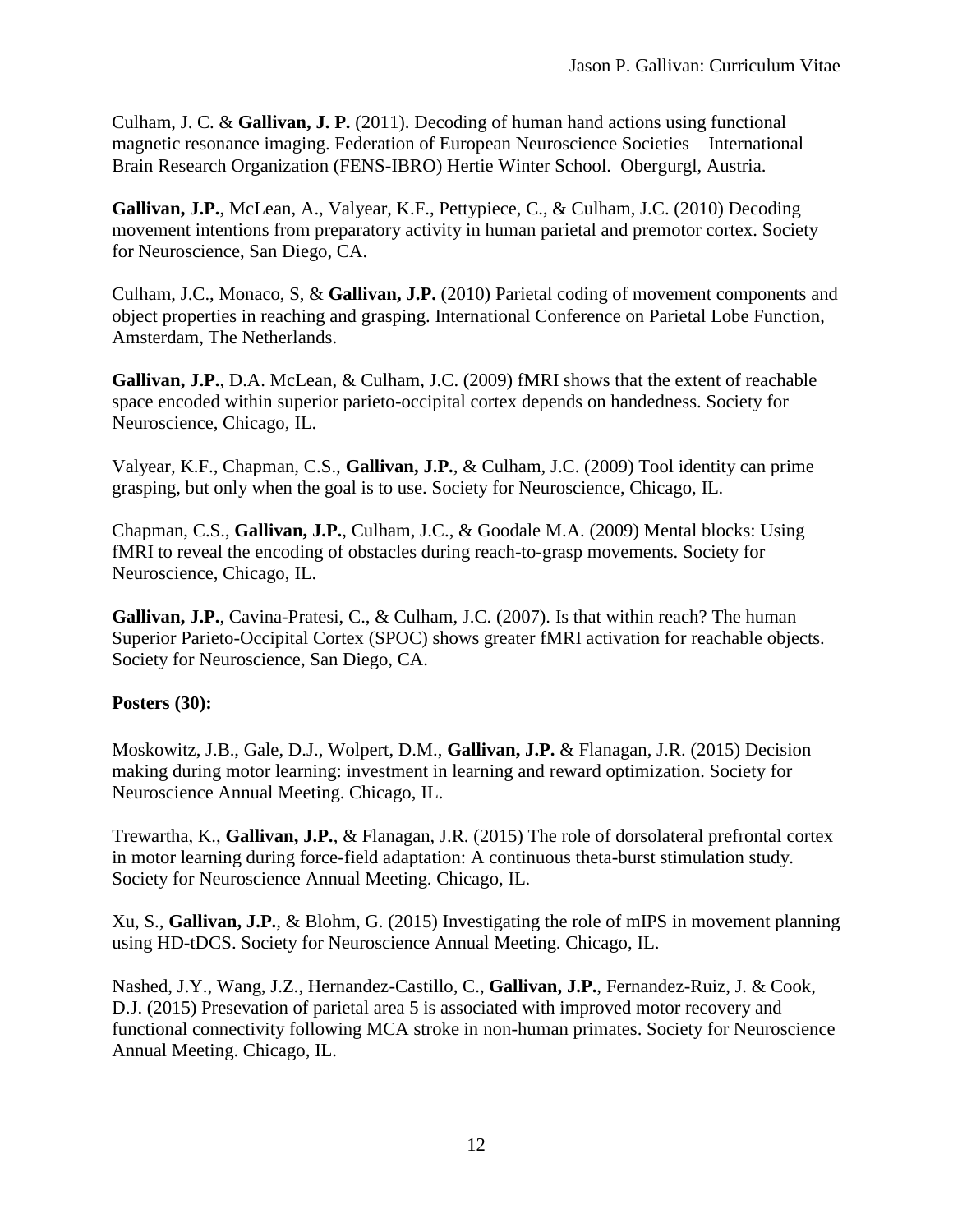Chapman, C.S., **Gallivan, J.P.**, Wispinksi, N. & Enns, J.T. (2015) Separating value from selection frequency in rapid reaching biases to visual targets. Reinforcement Learning and Decision-making conference, Edmonton, AB.

**Gallivan, J.P.,** Johnsrude, I.S. & Flanagan, J.R. (2014) Object-directed action sequences decoded from human frontoparietal and occipitotemporal networks. Society for Neuroscience, Washington, DC.

Chapman, C.S., **Gallivan, J.P.,** & Enns, J.T. (2014) Action success, not reward value, governs trial-by-trial biases during rapid reach planning. Society for Neuroscience, Washington, DC.

Gultepe, E., **Gallivan, J.P.,** Hutchison, R.M., Everling, S., Johnsrude, I.S. (2014) Supervised parcellation of resting-state fMRI data in macaque monkeys recovers cytoarchitectonic cortical regions. Society for Neuroscience, Washington, DC.

Barton, K., **Gallivan, J.P.,** Chapman, C.S., Wolpert, D.M. & Flanagan, J.R. (2014) Cooptimization of multiple competing action plans. Society for Neuroscience, Washington, DC.

Gultepe, E., **Gallivan, J.P.,** Hutchison, R.M., Everling, S., Johnsrude, I.S. (2013) Supervised parcellation of the macaque auditory cortex using resting-state fMRI. International conference on Auditory Cortex. Magdeburg, Germany.

**Gallivan, J.P.**, Cant, J.S., Goodale, M.A. & Flanagan, J.R. (2013) Decoding reveals planningrelated signals underlying object grasping and manipulation. Society for Neuroscience, San Diego, CA.

Wood, D.K., Chapman, C.S., **Gallivan, J.P.**, Milne, J.L., Culham, J.C., & Goodale, M.A. (2012) The influence of bottom-up visual salience decays linearly in a compelled reaching paradigm. Society for Neuroscience, San Diego, CA.

Wang, D., Miao, D.Q., Coe, B., **Gallivan, J.P.**, & Blohm, G. (2012) Visual-tactile integration in the human brain: A combined EEG-fMRI study. Society for Neuroscience, San Diego, CA.

Wood, D.K., Chapman, C.S., **Gallivan, J.P.**, Milne, J.L. & Goodale, M. A. (2012). Characterizing the arrival of task-relevance: Parametric delays in a rapid reaching task reveal the transition from salience-based to task-based performance. Canadian Association for Neuroscience, Toronto, ON.

McAdam, T.D., **Gallivan, J.P.**, McLean, D.A. & Culham, J.C. (2012). Grasping with a twist: Decoding action intentions in the human brain using fMRI. Society for Neuroscience, New Orleans, LA.

Wood, D.K., Chapman, C.S., **Gallivan, J.P.**, Milne, J.L., Culham, J.C. & Goodale, M.A. (2012). A reaching task reveals the rapid extraction of probability information from arbitrary colour cues. European Conference on Visual Perception. Alghero, Italy.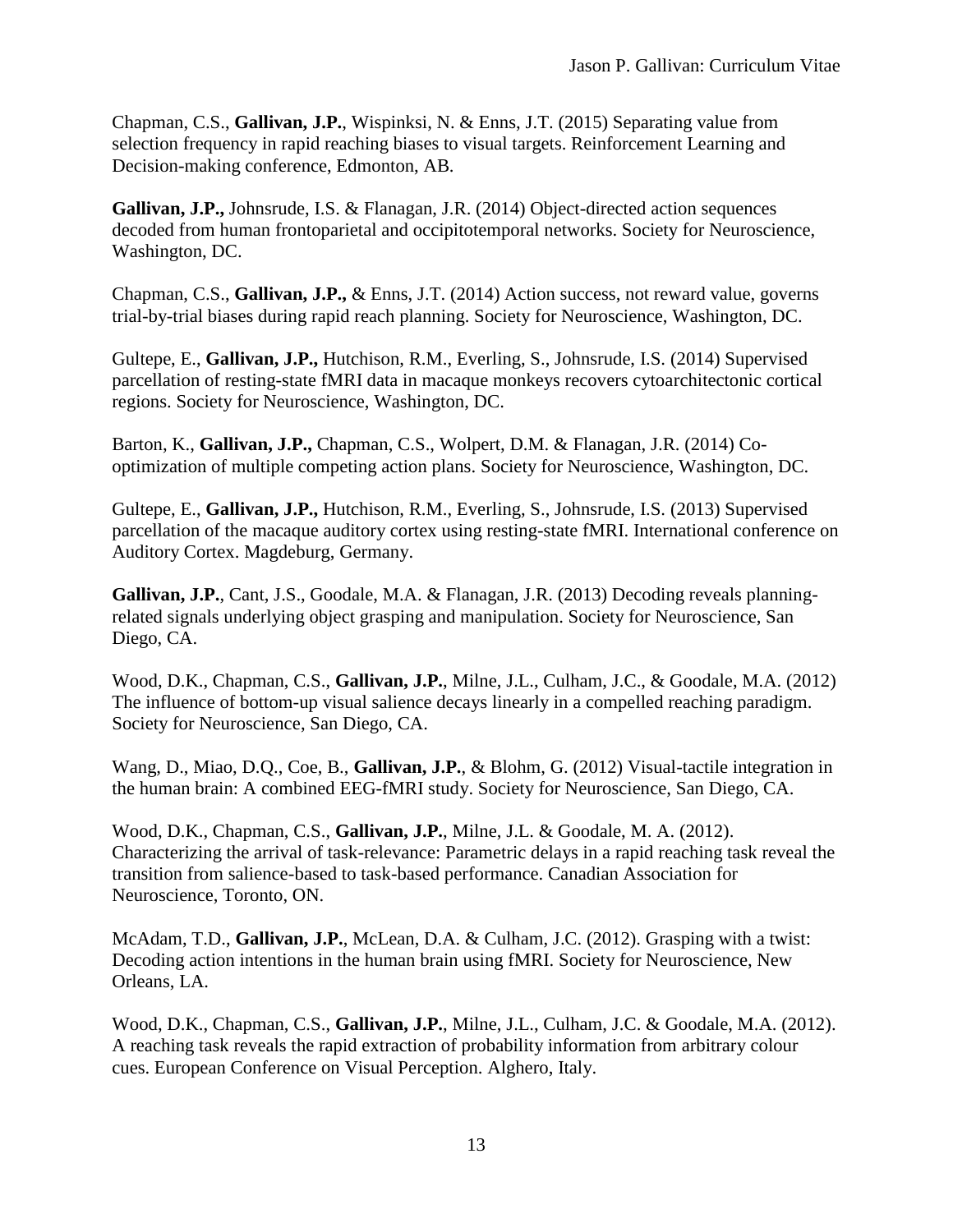Hutchison, R.M., **Gallivan, J.P.**, Culham, J.C., Gati, J.S., Menon, R.S., & Everling, S. (2012). Functional connectivity of the frontal eye fields in humans and macaque monkeys investigated with resting-state fMRI. Biennial Conference on Resting State Brain Connectivity. Magdeburg, Germany.

Valyear, K.F., **Gallivan, J.P.**, McLean, D.A., and Culham, J.C. (2012). fMRI repetition suppression for familiar but not arbitrary actions with tools.  $6<sup>th</sup>$  annual workshop on Concepts, Actions, and Objects: Functional and Neural Perspectives*,* Rovereto, Italy.

Stewart, B.M., Flanagan, J.R., **Gallivan, J.P.**, Khan, A.Z., & Baugh, L (2012). Encoding target location and orientation in a reaching task. Canadian society for Brain, Behaviour and Cognitive Science (CSBBCS). Kingston, ONT.

Wood, D.K., Milne, J.L., Chapman, C.S., **Gallivan, J.P.**, Culham, J.C., & Goodale, M.A. (2012). A reaching task reveals the rapid extraction of probability information form arbitrary colour cues. Canadian society for Brain, Behaviour and Cognitive Science (CSBBCS). Kingston, ONT.

McAdam, T.D., McLean, D.A., **Gallivan, J.P.** & Culham, J.C. (2012). Grasping with a twist: fMRI decoding of object orientation and intended hand actions. Canadian society for Brain, Behaviour and Cognitive Science (CSBBCS). Kingston, ONT.

Hutchison, R.M., **Gallivan, J.P.**, Culham, J.C., Gati, J.S., Menon, R.S., & Everling, S. (2012). Homologous functional connectivity architecture of the monkey and human saccade-related networks. Society for Neuroscience, Washingston, D.C.

Chapman, C.S., **Gallivan, J.P.**, Wood, D.K., Milne, J.L., Culham, J.C., & Goodale, M.A. (2010) Rapid reaching task 'points' toward different representations of number. Society for Neuroscience, San Diego, CA.

Wood, D.K., **Gallivan, J.P.**, Chapman, C.S., Milne, J.L., Culham, J.C., & Goodale, M.A. (2010) Visual salience of potential targets overrides spatial probabilities in a rapid visuomotor task. Society for Neuroscience, San Diego, CA.

Valyear, K. F., **Gallivan, J.P.**, McLean, A., Chapman, C.S., & Culham, J.C. (2010) Neural priming of tool use. Society for Neuroscience, San Diego, CA.

**Gallivan J.P.**, Chapman C.S., Wood D.K., Milne J., Culham J.C., & Goodale M.A. (2009) Stuck in the middle: Kinematic evidence for optimal reaching in the presence of multiple potential reach targets. Vision Sciences Society meeting in Naples, FL.

Chapman C.S., **Gallivan J.P.**, Wood D.K., Milne J., Culham J.C., & Goodale M.A. (2009) Dynamic Target Acquisition: Rapid reach responses in the presence of multiple potential reach targets. Canadian Neuroscience Meeting, Vancouver, BC.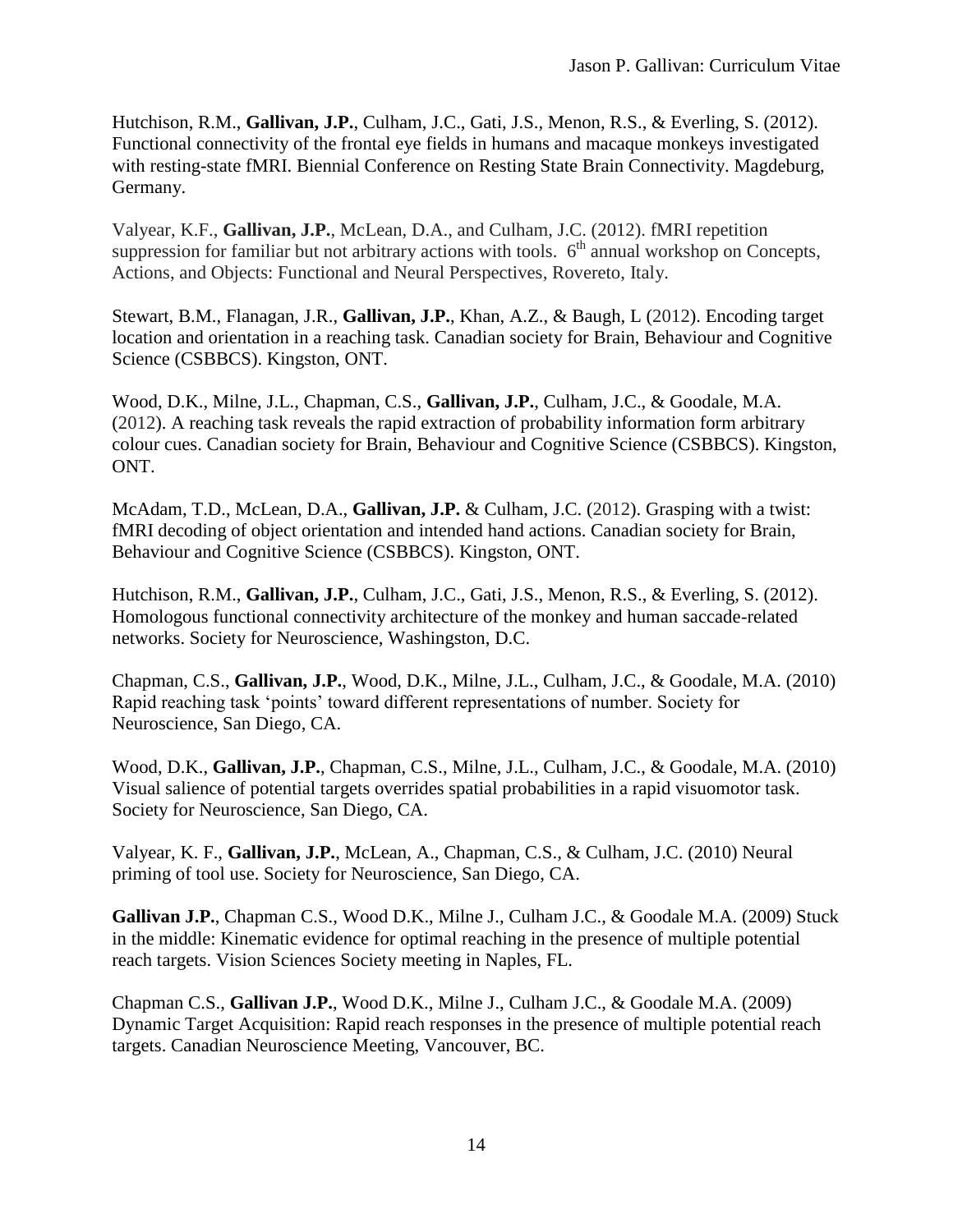**Gallivan, J.P.**, Chapman, C.S., & Culham, J.C. (2008). Do objects within reach prime the visuomotor system for action? Canadian Neuroscience Meeting, Montreal, QUE

**Gallivan, J.P.**, Cavina-Pratesi, C., & Culham, J.C. (2007). The effects of reachability and tool use on fMRI activation for brain regions involved in hand actions. Canadian Neuroscience Meeting, Toronto, ONT.

**Gallivan, J. P**., Cavina-Pratesi, C., & Culham, J. C. (2006). Do objects within reach activate human brain regions involved in hand actions?: An fMRI study. Society for Neuroscience, Atlanta, GA.

## **Invited Talks**

Gallivan, J.P. (2015). Representation of action-related information in visual cortical areas. Queen's University, Kingston, ON, Nov. 3<sup>rd</sup>. Seminar in the Canadian-German International Research Training Group series.

Gallivan, J.P. (2015) Decoding intentions from human brain activity. Oueen's University, Kingston, ON. August  $6<sup>th</sup>$ .

**Gallivan, J.P.** (2015) Deciphering intentions from brain activity. University of Western Ontario, London, ON. July 3rd.

**Gallivan, J.P.** (2015) Decoding intentions from human brain activity. Montreal Neurological Institute, McGill University, Montreal, QC. May 21st.

Gallivan, J.P. (2015) Reading action intentions from human fMRI activity patterns. University of Toronto, Mississauga campus, ONT. January 19<sup>th</sup>.

Gallivan, J.P. (2015) Decoding action intentions from patterns of human brain activity. Dartmouth College, Hanover, NH. January 12<sup>th</sup>.

**Gallivan, J.P.** (2014) Deciphering intentions from human brain activity. Univeristy of Ottawa, Brain and Mind Research Institute, Ottawa, ONT. December 8<sup>th</sup>.

**Gallivan, J.P.** (2014) Action plan decoding from human frontoparietal circuits. Society for Neuroscience, Washington, DC. November 17<sup>th</sup>.

**Gallivan, J.P.** (2013) Predicting object-oriented behaviour from fMRI response patterns in human visual cortex. Queen's University, Department of Psychology, Kingston, ONT. December 4th.

**Gallivan, J.P.** (2013) Decoding intentions from human brain activity. University of Toronto, Department of Psychology, Toronto, ONT. November 25<sup>th</sup>.